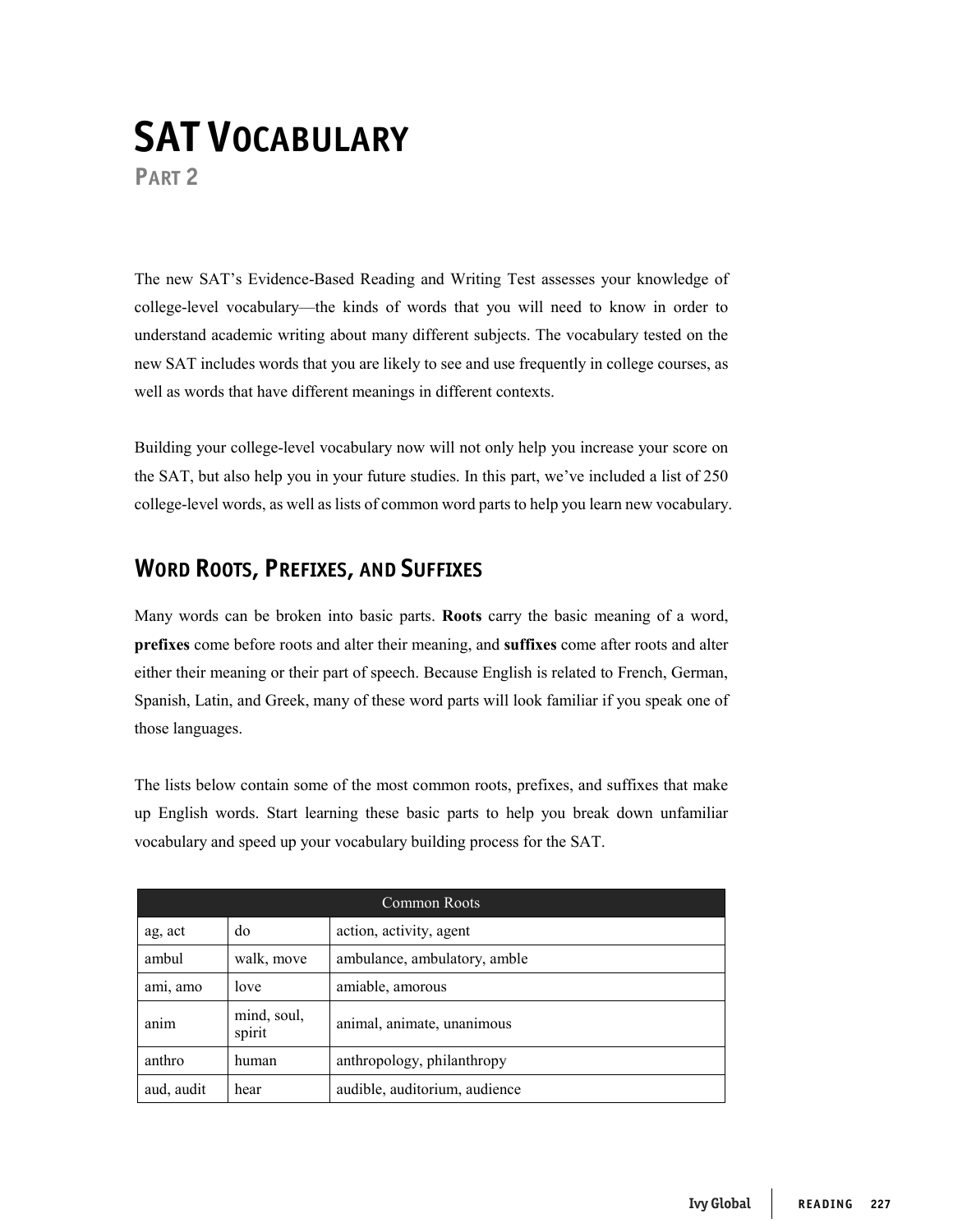| auto             | self                | automobile, autobiography, autograph       |
|------------------|---------------------|--------------------------------------------|
| belli            | war                 | belligerent, rebellious, bellicose         |
| ben              | good                | benefactor, beneficial, benevolence        |
| biblio           | book                | bibliography, Bible                        |
| bio              | life                | biography, biology                         |
| carn             | flesh, meat         | carnivore, carnal, incarnate               |
| chron            | time                | chronic, chronology, synchronize           |
| cid, cis         | cut, kill           | incision, homicide, insecticide            |
| civi             | citizen             | civilization, civilian, civil              |
| corp             | body                | corporation, corporeal, corpse             |
| dem              | people              | democracy, demographic                     |
| dic, dict        | speak               | dictate, contradict, prediction, verdict   |
| domin            | master              | dominant, domain, domineering              |
| err              | wander              | error, erratic, errand                     |
| eu               | good,<br>beautiful  | eulogize, euphoria, euphemism              |
| fall, fals       | deceive             | fallacious, infallible, falsify            |
| fid              | faith               | fidelity, confide, confidence              |
| graph, gram      | writing             | grammar, telegram, graphite                |
| loqu, locut      | talk                | soliloquy, loquacious, elocution           |
| luc              | light               | elucidate, lucid, translucent              |
| magn             | great               | magnify, magnate, magnanimous              |
| mal              | bad                 | malevolent, malediction, malicious         |
| mori, mort       | die                 | mortuary, immortal, moribund               |
| morph            | shape, form         | amorphous, metamorphosis                   |
| nat              | born                | innate, natal, nativity                    |
| nom              | name                | misnomer, nominal                          |
| nov              | new                 | novice, innovate, renovate, novelty        |
| omni             | all                 | omniscient, omnipotent, omnivorous         |
| pac, pas,<br>pax | peace               | pacify, pacific, pacifist, passive         |
| path, pass       | disease,<br>feeling | pathology, sympathetic, apathy, antipathy  |
| phil             | love                | philanthropist, philosophy, philanderer    |
| port             | carry               | portable, porter, transport, export        |
| poten            | able,<br>powerful   | potential, omnipotent, potentate, impotent |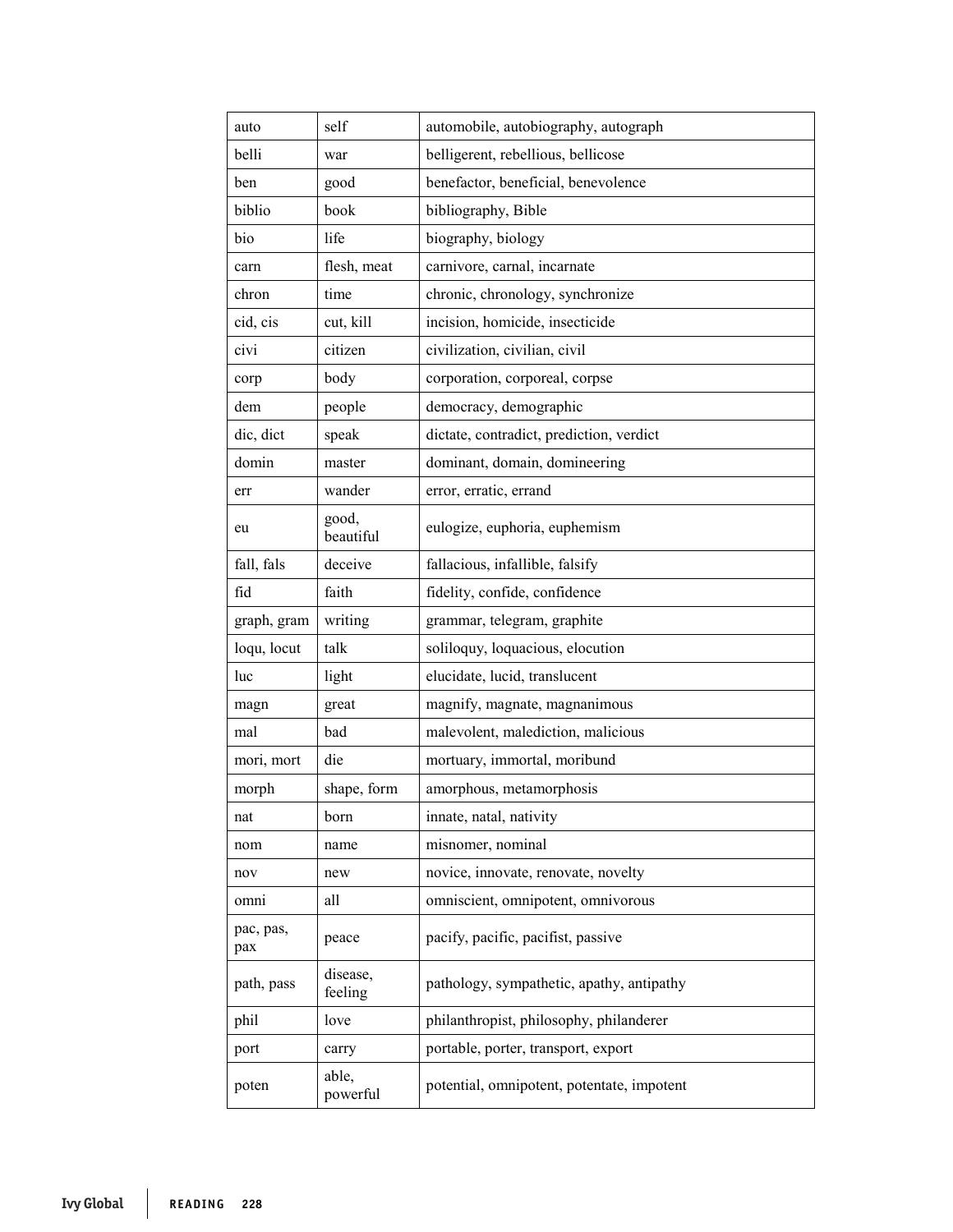| psych               | mind      | psyche, psychology, psychosis, psychopath       |
|---------------------|-----------|-------------------------------------------------|
| reg, rect           | rule      | regicide, regime, regent, insurrection          |
| sacr, secr          | holy      | sacred, sacrilegious, sacrament, consecrate     |
| scribe,<br>script   | write     | scribe, describe, script                        |
| somn                | sleep     | insomnia, somnolent, somnambulist               |
| spec, spic          | see, look | spectators, spectacles, retrospect, conspicuous |
| tang, tact,<br>ting | touch     | tactile, tangent, contact, contingent           |
| terr                | land      | terrain, terrestrial, subterranean              |
| urb                 | city      | urban, urbane, suburban                         |
| vac                 | empty     | vacation, vacuous, evacuate, vacant             |
| ver                 | truth     | veracity, verify, veracious                     |
| verb                | word      | verbose, verbatim, proverb                      |
| viv, vit            | alive     | revival, vivacious, vitality                    |

|                        |                 | <b>Common Prefixes</b>                              |
|------------------------|-----------------|-----------------------------------------------------|
| ambi, amphi            | both            | ambidextrous, ambiguous, ambivalent                 |
| an, a                  | without         | anarchy, anemia, amoral                             |
| anti                   | against         | antibody, antipathy, antisocial                     |
| circum                 | around          | circumnavigate, circumspect, circumscribe           |
| co, col, com,<br>con   | with, together  | coauthor, collaborate, composition, commerce        |
| contra, contro         | against         | contradict, contravene, controversy                 |
| di, dif, dis           | not, apart      | digress, discord, differ, disparity                 |
| dia                    | through, across | diagonal, diameter, dialogue                        |
| dys                    | abnormal, bad   | dysfunction, dyslexia, dystopia                     |
| e, ex, extra,<br>extro | out, beyond     | expel, excavate, eject, extrovert                   |
| in, il, im, ir $(1)$   | not             | inefficient, inarticulate, illegible, irrepressible |
| in, il, im, ir $(2)$   | in, upon        | invite, incite, impression, illuminate              |
| inter                  | between, among  | intervene, international, interjection, intercept   |
| intra                  | within          | intramural, introvert, intravenous                  |
| mis                    | bad, hatred     | misdemeanor, mischance, misanthrope                 |
| mono                   | one             | monarchy, monologue, monotheism                     |
| pan                    | all, every      | panacea, panorama, pandemic                         |
| peri                   | around, near    | perimeter, periphery, periscope                     |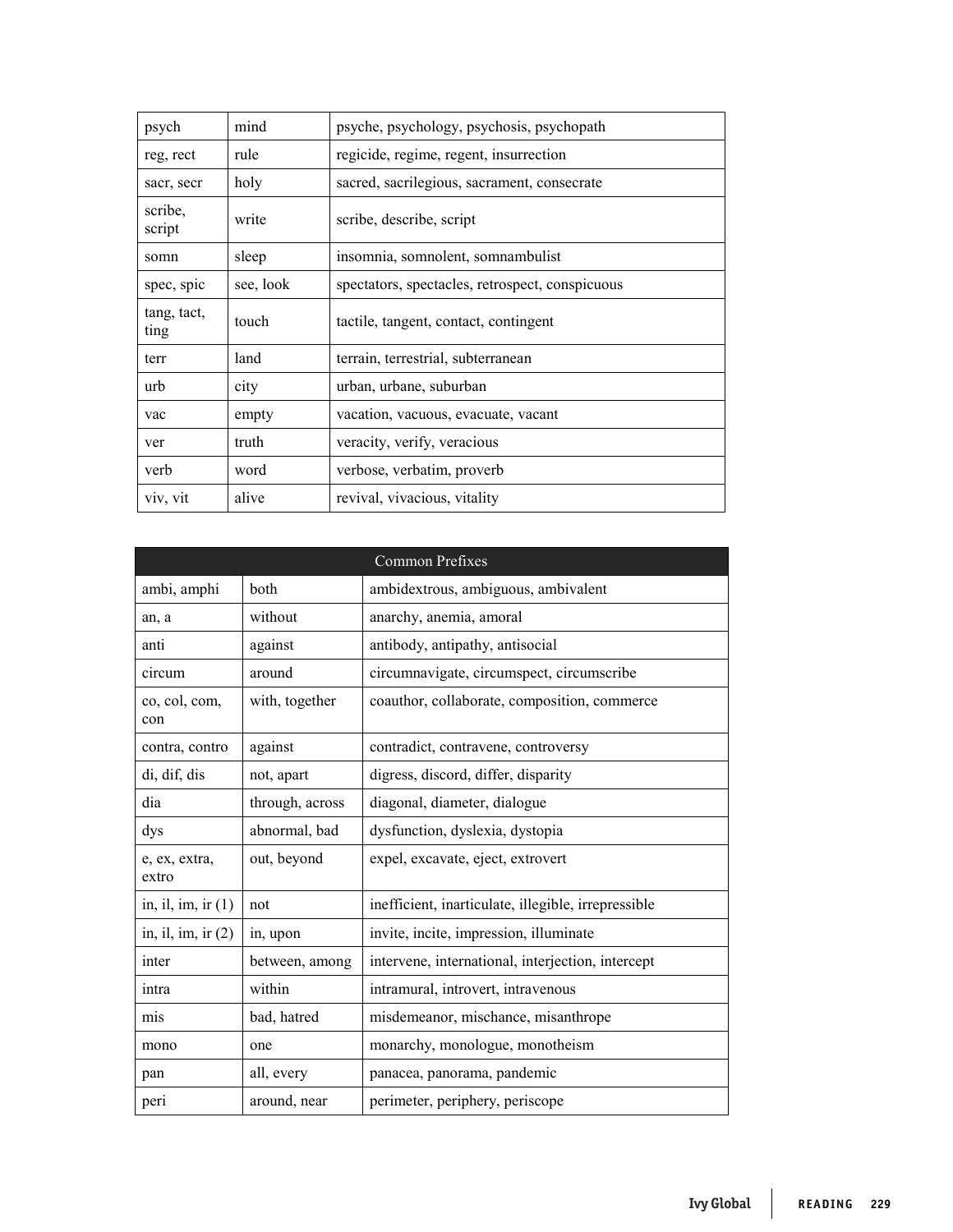| poly                  | many                    | polygon, polygamist, polyglot                 |
|-----------------------|-------------------------|-----------------------------------------------|
| post                  | after                   | postpone, posterity, postscript, posthumous   |
| pre                   | before                  | preamble, prefix, premonition, prediction     |
| pro                   | forward, for,<br>before | propulsive, proponent, prologue, prophet      |
| re, retro             | again, back             | reiterate, reimburse, react, retrogress       |
| sub, suc, sup,<br>sus | under, less             | subway, subjugate, suppress                   |
| super, sur            | over, above             | superior, supernatural, supervise, surtax     |
| syn, sym, syl,<br>sys | with, together          | symmetry, synchronize, synthesize, sympathize |
| trans                 | across                  | transfer, transport, transpose                |
| un                    | not                     | unabridged, unkempt, unwitting                |

| <b>Common Suffixes</b> |                      |                                                     |  |  |
|------------------------|----------------------|-----------------------------------------------------|--|--|
| able, ible             | ADJ: capable of      | edible, presentable, legible                        |  |  |
| ac, ic, ical           | ADJ: like, related   | cardiac, mythic, dramatic, musical                  |  |  |
| acious, icious         | ADJ: full of         | malicious, audacious                                |  |  |
| ant, ent               | ADJ/N: full of       | eloquent, verdant                                   |  |  |
| ate                    | V: make, become      | consecrate, enervate, eradicate                     |  |  |
| en                     | V: make, become      | awaken, strengthen, soften                          |  |  |
| er(l)                  | ADJ: more            | bigger, wiser, happier                              |  |  |
| er(2)                  | N: a person who does | teacher, baker, announcer                           |  |  |
| cy, ty, ity            | N: state of being    | democracy, accuracy, veracity                       |  |  |
| ful                    | ADJ: full of         | respectful, cheerful, wonderful                     |  |  |
| fy                     | V: to make           | magnify, petrify, beautify                          |  |  |
| ism                    | N: doctrine, belief  | monotheism, fanaticism, egotism                     |  |  |
| ist                    | N: dealer, doer      | fascist, realist, artist                            |  |  |
| ize, ise               | V: make              | victimize, rationalize, harmonize                   |  |  |
| logy                   | N: study of          | biology, geology, neurology                         |  |  |
| oid                    | ADJ: resembling      | ovoid, anthropoid, spheroid                         |  |  |
| ose, ous               | ADJ: full of         | verbose, lachrymose, nauseous, gaseous              |  |  |
| osis                   | N: condition         | psychosis, neurosis, hypnosis                       |  |  |
| tion, sion             | N: state of being    | exasperation, irritation, transition,<br>concession |  |  |
| tude                   | N: state of          | fortitude, beatitude, certitude                     |  |  |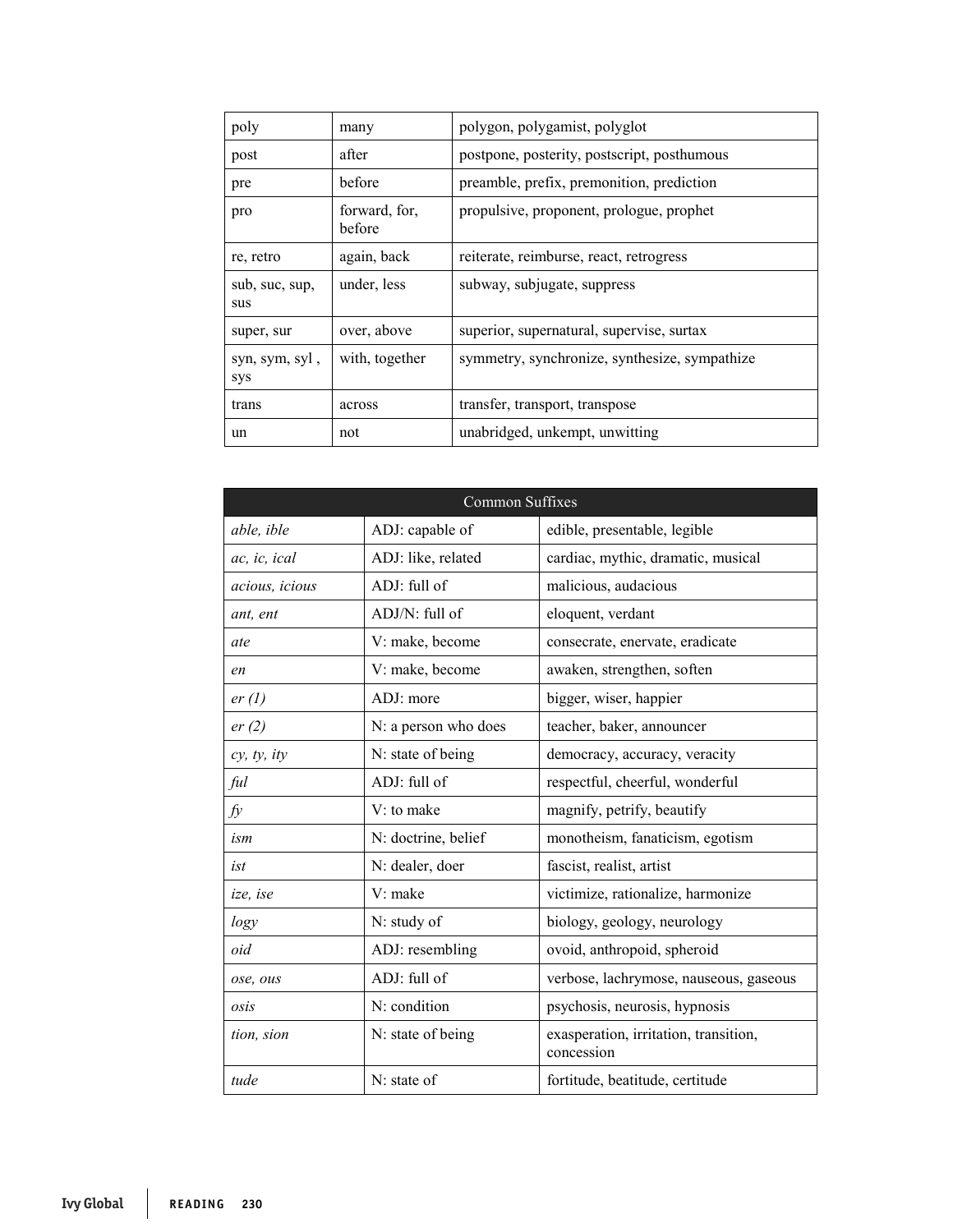## **VOCABULARY LIST**

The vocabulary list below contains 250 words at the same difficulty level and of content areas that are most likely to appear on the SAT. Work your way through this list, using flashcards to learn words you don't know and looking up words that you're not sure how to use. To help you remember their meanings, see if you can break down any of these words into parts using the roots, prefixes, and suffixes charts above.

| $\#$           | Word                                 | Definition                                                     |
|----------------|--------------------------------------|----------------------------------------------------------------|
| 1              | accede                               | 1. give in, agree to 2. take office                            |
| $\overline{2}$ | acclaim                              | praise                                                         |
| 3              | acquiesce                            | give in                                                        |
| 4              | affable (related: affability)        | friendly                                                       |
| 5              | affected                             | 1. influenced by something 2. artificial, trying to<br>impress |
| 6              | affluent                             | wealthy                                                        |
| 7              | ailment                              | illness                                                        |
| 8              | ambivalence (related:<br>ambivalent) | mixed feelings                                                 |
| 9              | amenable                             | 1. cooperative, easily persuaded 2. receptive,<br>responsive   |
| 10             | animosity                            | hostility                                                      |
| 11             | anomalous (related:<br>anomaly)      | not normal, unusual                                            |
| 12             | antecedent                           | what came before                                               |
| 13             | antithesis                           | opposite                                                       |
| 14             | apathetic (related: apathy)          | lacking interest                                               |
| 15             | apparatus                            | device, equipment                                              |
| 16             | arbitrary                            | random                                                         |
| 17             | archaic                              | old or old-fashioned                                           |
| 18             | assail                               | attack                                                         |
| 19             | assuage                              | 1. relieve, soothe 2. satisfy                                  |
| 20             | atrophy                              | waste away                                                     |
| 21             | atypical                             | not normal                                                     |
| 22             | augment                              | enlarge, increase                                              |
| 23             | auspicious                           | favorable, promising                                           |
| 24             | aversion                             | dislike                                                        |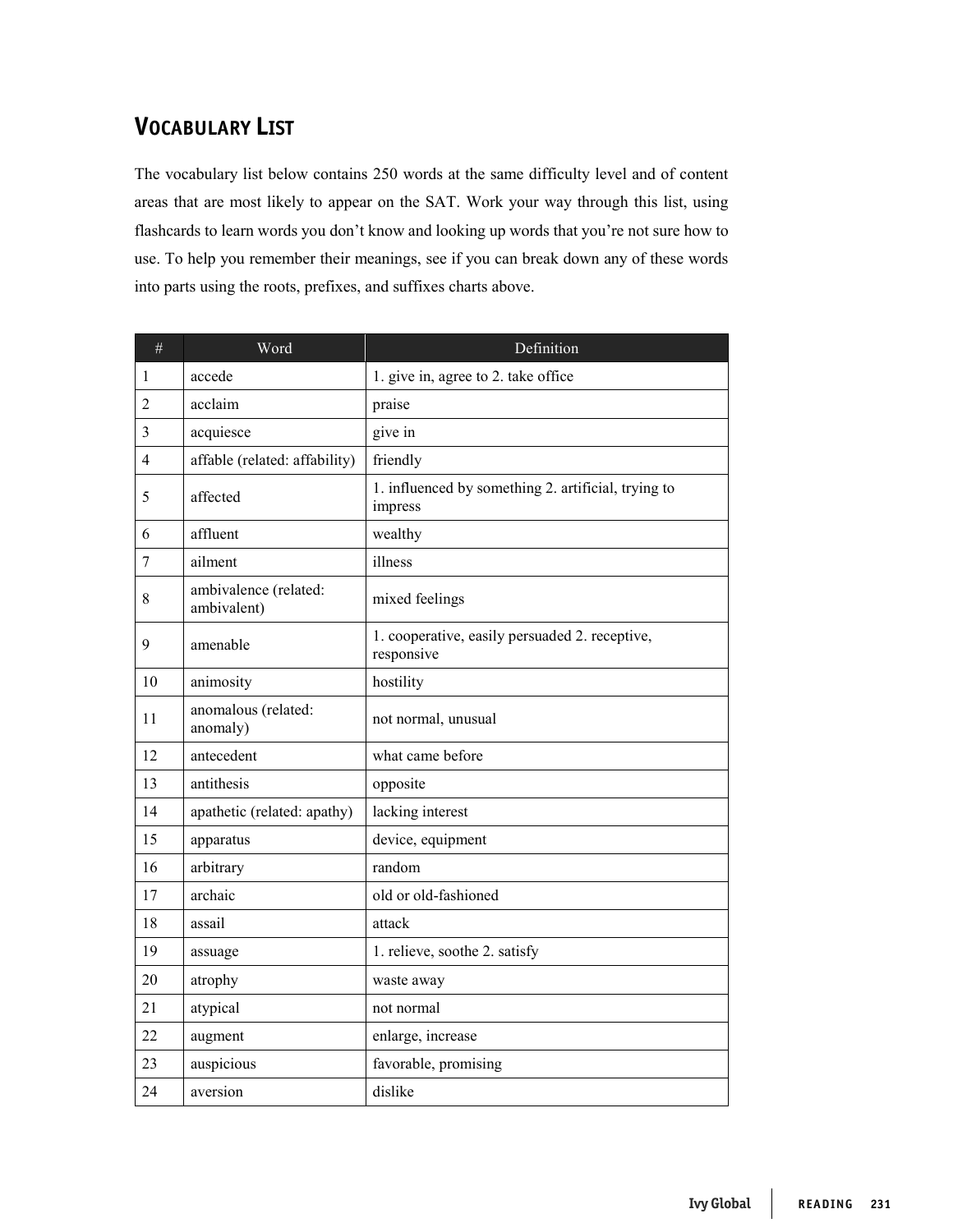| 25 | banal                               | not original, common, boring                                               |
|----|-------------------------------------|----------------------------------------------------------------------------|
| 26 | benevolent                          | generous                                                                   |
| 27 | bog                                 | marsh, swamp                                                               |
| 28 | buoyant                             | 1. cheerful 2. floating 3. very active (in an economic<br>context)         |
| 29 | buttress                            | support                                                                    |
| 30 | byzantine                           | excessively complex                                                        |
| 31 | cajole                              | persuade                                                                   |
| 32 | callous                             | cruelly insensitive                                                        |
| 33 | capacity                            | ability                                                                    |
| 34 | catalyst                            | something that triggers an event                                           |
| 35 | caustic                             | 1. bitter and sarcastic 2. acidic                                          |
| 36 | cerebral                            | intellectual                                                               |
| 37 | charismatic                         | charming                                                                   |
| 38 | circumscribe                        | restrict, limit                                                            |
| 39 | circumvent                          | overcome an obstacle                                                       |
| 40 | cite                                | 1. quote as evidence 2. mention as an example                              |
| 41 | combustible                         | able to catch fire easily                                                  |
| 42 | compatible                          | 1. able to co-exist peacefully, well-suited 2. consistent                  |
| 43 | compile                             | assemble, collect                                                          |
| 44 | comply                              | go along with rules                                                        |
| 45 | comprehensive                       | thorough                                                                   |
| 46 | conducive                           | favorable to, likely to bring about a certain outcome                      |
| 47 | congenial                           | pleasant                                                                   |
| 48 | conscientious                       | careful, hardworking                                                       |
| 49 | constraint                          | restriction, limitation                                                    |
| 50 | consummate                          | 1. (verb) complete, make perfect 2. (adjective) highly<br>skilled, perfect |
| 51 | contemporary                        | 1. living or occurring at the same time 2. occurring in<br>the present     |
| 52 | contemptuous (related:<br>contempt) | scornful, disrespectful                                                    |
| 53 | contingency                         | 1. possibility 2. unforeseen event                                         |
| 54 | convoluted                          | complicated, twisted                                                       |
| 55 | criterion                           | standard by which things are judged or measured                            |
| 56 | cursory                             | quick, hurried, not thorough                                               |
| 57 | deficit                             | lack, shortage                                                             |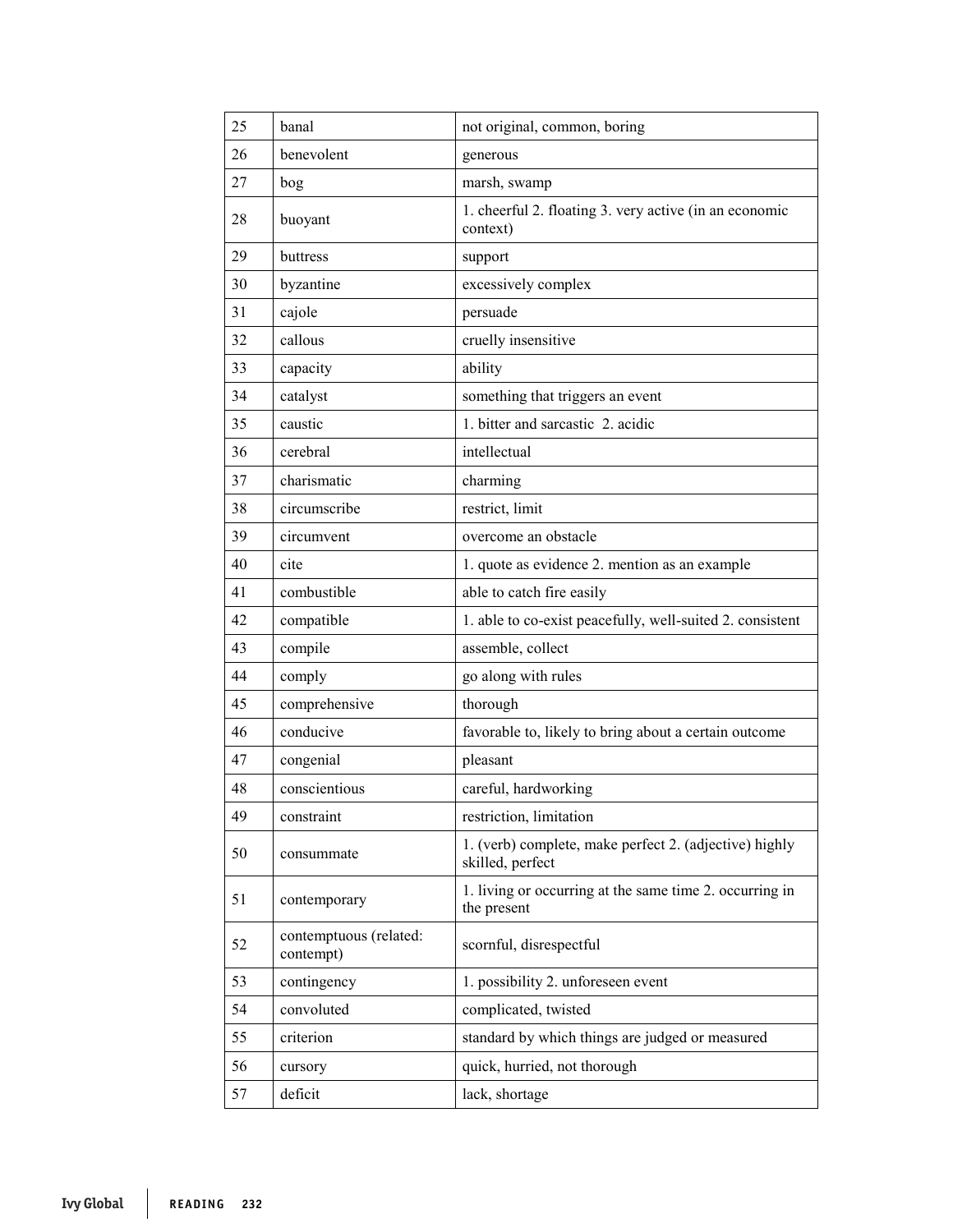| 58 | definitive                            | absolute, authoritative                                                  |
|----|---------------------------------------|--------------------------------------------------------------------------|
| 59 | demure (related: demurral)            | overly modest, shy                                                       |
| 60 | denounce                              | declare to be wrong, criticize                                           |
| 61 | depose                                | 1. remove from power 2. testify or give evidence (in a<br>legal context) |
| 62 | deprecate (related:<br>deprecating)   | disapprove of, criticize                                                 |
| 63 | derivative                            | not original                                                             |
| 64 | derogatory (related:<br>derogate)     | insulting, disrespecting                                                 |
| 65 | destitute                             | poor                                                                     |
| 66 | deter                                 | prevent, discourage                                                      |
| 67 | detrimental                           | damaging, harmful                                                        |
| 68 | devoid                                | lacking                                                                  |
| 69 | diligent (related:<br>diligence)      | hardworking                                                              |
| 70 | diplomatic                            | 1. having to do with foreign relations 2. tactful,<br>sensitive, polite  |
| 71 | dire                                  | urgent, dreadful                                                         |
| 72 | discount (verb)                       | 1. reduce in price 2. ignore, disregard                                  |
| 73 | discourse                             | discussion                                                               |
| 74 | discredit                             | harm someone's reputation                                                |
| 75 | discrepancy                           | difference, mismatch                                                     |
| 76 | discriminating                        | selective, having refined taste                                          |
| 77 | disseminate                           | scatter or spread widely                                                 |
| 78 | domestic                              | relating to the home or the home country                                 |
| 79 | dominant                              | most important or powerful                                               |
| 80 | dormant                               | not active                                                               |
| 81 | eclectic                              | from a variety of sources                                                |
| 82 | efface (related:<br>effacement)       | erase                                                                    |
| 83 | effervesce (related:<br>effervescent) | bubble, fizz                                                             |
| 84 | eloquence (related:<br>eloquent)      | flowing and persuasive speech or writing                                 |
| 85 | elude                                 | escape from, avoid                                                       |
| 86 | embitter (related:<br>embittered)     | cause someone to feel bitter                                             |
| 87 | empirical                             | based on observation and experimentation                                 |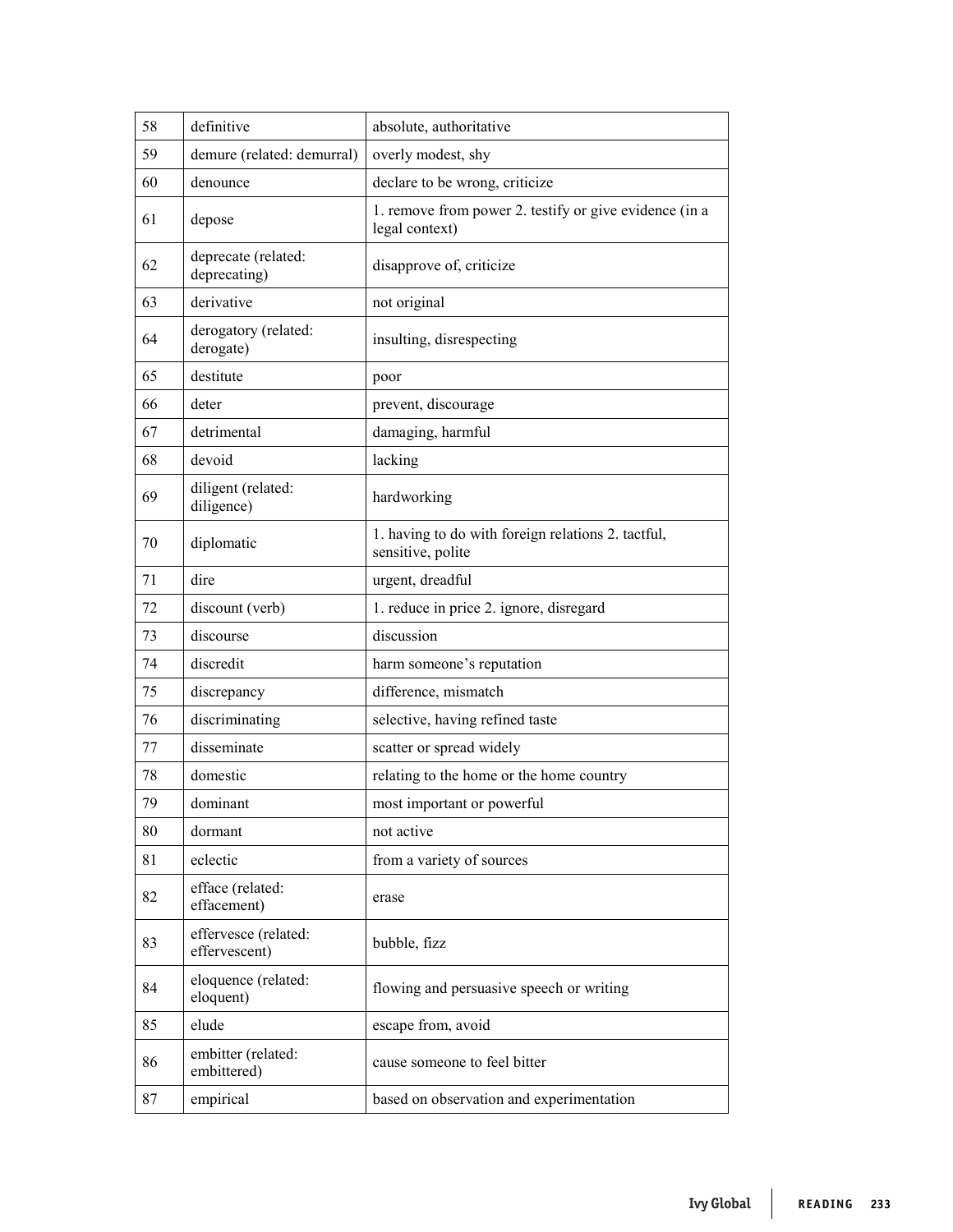| 88  | encompass                      | include, surround                                                                                                                               |
|-----|--------------------------------|-------------------------------------------------------------------------------------------------------------------------------------------------|
| 89  | endorse                        | approve, support                                                                                                                                |
| 90  | enigma (related:<br>enigmatic) | mystery                                                                                                                                         |
| 91  | equanimity                     | calmness                                                                                                                                        |
| 92  | equitable                      | fair, even-handed                                                                                                                               |
| 93  | erroneous                      | incorrect                                                                                                                                       |
| 94  | evince                         | show clearly                                                                                                                                    |
| 95  | exacting                       | demanding, having severe requirements                                                                                                           |
| 96  | exasperate                     | annoy                                                                                                                                           |
| 97  | excise                         | remove                                                                                                                                          |
| 98  | explicit                       | fully expressed, leaving nothing implied                                                                                                        |
| 99  | exploit                        | 1. (verb) benefit unfairly from something 2. (noun)<br>bold or heroic deed                                                                      |
| 100 | facile                         | 1. shallow, simplistic 2. effortless                                                                                                            |
| 101 | facilitate                     | help, make easier                                                                                                                               |
| 102 | faction                        | a small group within a larger group                                                                                                             |
| 103 | fallacy                        | mistaken belief, faulty reasoning                                                                                                               |
| 104 | fastidious                     | careful, painstaking                                                                                                                            |
| 105 | fathom                         | 1. (verb) understand 2. a unit of depth, usually<br>measuring water                                                                             |
| 106 | flag                           | 1. (noun) symbol of a country or institution 2. (verb)<br>point out, signal, draw attention to 3. (verb) become<br>tired or weak                |
| 107 | florid (related: floridity)    | 1. having a red or flushed face 2. flowery, elaborate                                                                                           |
| 108 | folly                          | foolishness                                                                                                                                     |
| 109 | furtive                        | sneaky                                                                                                                                          |
| 110 | generic                        | general, not specific                                                                                                                           |
| 111 | germinate                      | begin or cause to grow                                                                                                                          |
| 112 | glacial                        | 1. icy, related to glaciers 2. cold, unfriendly 3.<br>extremely slow                                                                            |
| 113 | gravity                        | seriousness                                                                                                                                     |
| 114 | hail                           | 1. (noun) pellets of ice 2. (verb) rain down with force 3.<br>(verb) signal, greet, call out 4. (verb) praise                                   |
| 115 | harbor                         | 1. (noun) safe place or shelter, particularly for boats 2.<br>(verb) keep or hold in mind 3. (verb) give a home to,<br>shelter, or hide someone |
| 116 | hedonist                       | someone driven by pleasure                                                                                                                      |
| 117 | heresy (related: heretic)      | belief that goes against the established opinion                                                                                                |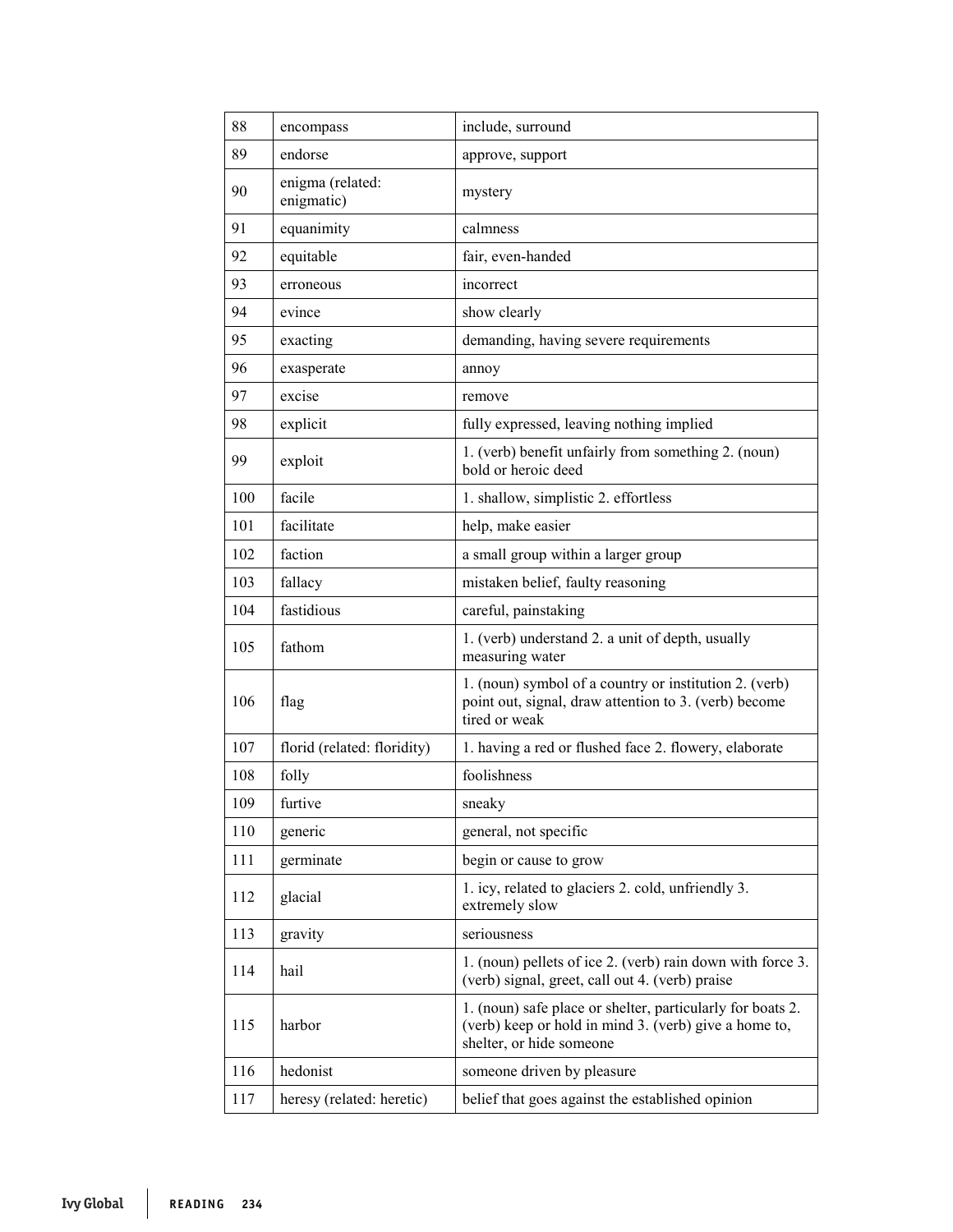| 118 | hierarchy                                     | ranking, classification                                                 |
|-----|-----------------------------------------------|-------------------------------------------------------------------------|
| 119 | hospitable                                    | welcoming, friendly                                                     |
| 120 | hypothesis (related:<br>hypothetical)         | theory, guess                                                           |
| 121 | iconoclast (related:<br>iconoclastic)         | someone who attacks traditional beliefs                                 |
| 122 | ideology                                      | system of ideas, way of thinking                                        |
| 123 | idiosyncrasy (related:<br>idiosyncratic)      | unique personal trait                                                   |
| 124 | impeccable                                    | perfect, flawless                                                       |
| 125 | impetuous                                     | impulsive, spontaneous                                                  |
| 126 | impetus                                       | motivation                                                              |
| 127 | incarnate                                     | 1. possessing a concrete, material form 2. in the flesh                 |
| 128 | incontrovertible                              | definitive, unable to be denied                                         |
| 129 | incorrigible                                  | incapable of being corrected or improved                                |
| 130 | incredulous (related:<br>incredulity)         | disbelieving, skeptical                                                 |
| 131 | indiscriminate                                | unselective, random                                                     |
| 132 | indisposed                                    | 1. ill 2. unwilling                                                     |
| 133 | induce                                        | 1. bring about, cause 2. arrive at a conclusion by logical<br>reasoning |
| 134 | inert (related: inertia)                      | not moving or active                                                    |
| 135 | inherent                                      | innate, inborn, natural                                                 |
| 136 | inhibit (related: inhibiting)                 | hold back, restrain, prevent                                            |
| 137 | innocuous                                     | harmless                                                                |
| 138 | innovate (related:<br>innovation, innovative) | make something new, change, create                                      |
| 139 | insidious                                     | sneaky, stealthy, treacherous                                           |
| 140 | insular                                       | 1. related to or similar to an island 2. narrow-minded,<br>isolated     |
| 141 | integrity                                     | 1. honesty, dignity 2. completeness                                     |
| 142 | inundate                                      | flood, overwhelm                                                        |
| 143 | irony (related: ironic)                       | difference between what is expected and what actually<br>happens        |
| 144 | laborious                                     | involving hard work                                                     |
| 145 | lofty                                         | 1. tall 2. majestic, noble 3. arrogant                                  |
| 146 | lucid                                         | clear, easily understood                                                |
| 147 | lurid                                         | sensational, shocking                                                   |
|     |                                               |                                                                         |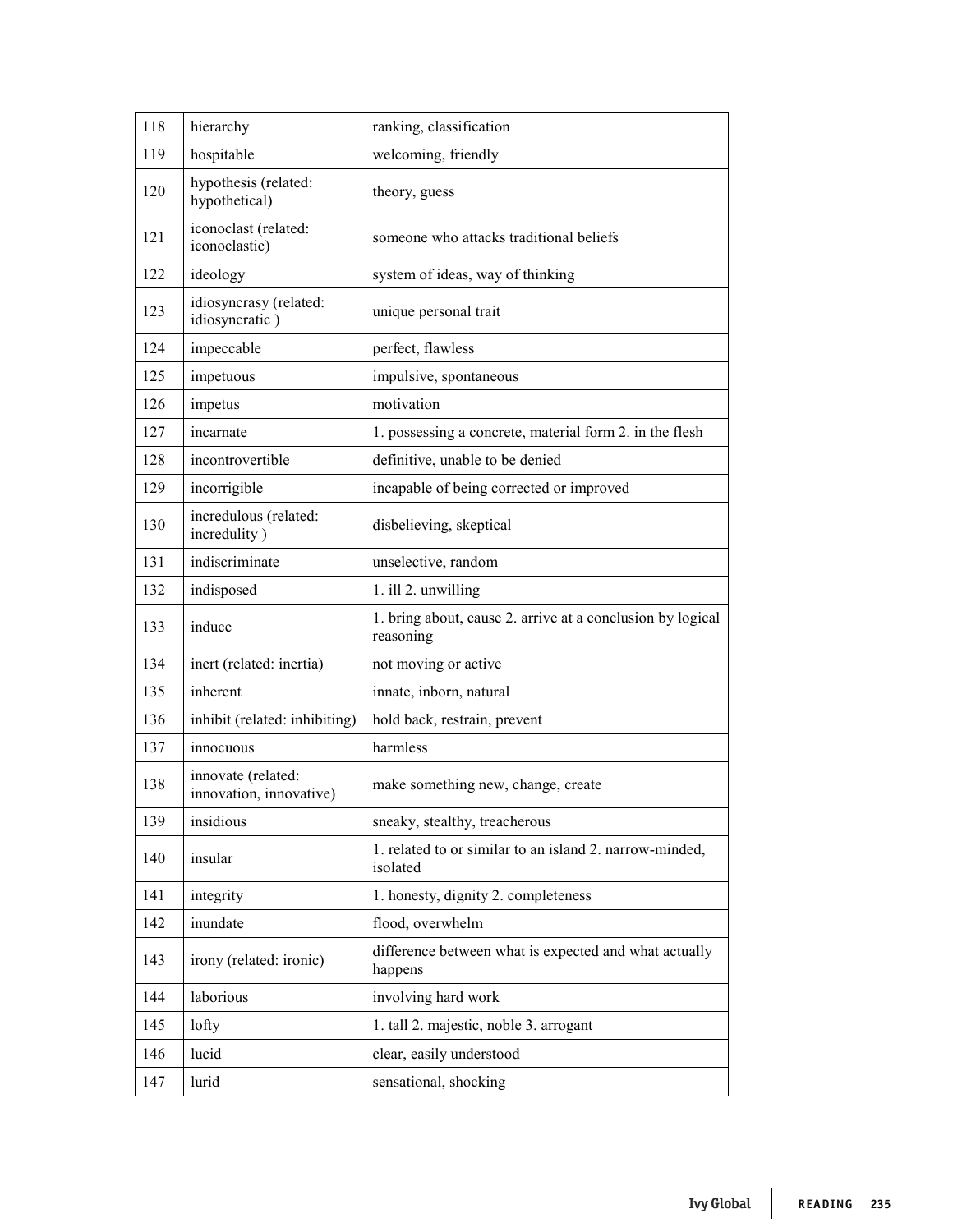| 148 | malign (related:<br>malignant)                 | 1. (adjective) evil 2. (verb) criticize, speak ill of                                       |
|-----|------------------------------------------------|---------------------------------------------------------------------------------------------|
| 149 | mar                                            | hurt someone's appearance                                                                   |
| 150 | meander                                        | wander                                                                                      |
| 151 | mercenary                                      | 1. (adjective) motivated by money 2. (noun) soldier<br>hired to fight for a foreign country |
| 152 | mercurial                                      | unpredictable, inconsistent                                                                 |
| 153 | mitigate (related:<br>mitigation)              | make less serious, reduce                                                                   |
| 154 | muted                                          | quiet, soft                                                                                 |
| 155 | myopic                                         | 1. nearsighted 2. unimaginative                                                             |
| 156 | nebulous                                       | vague, cloudy                                                                               |
| 157 | nonchalance (related:<br>nonchalant)           | lack of concern                                                                             |
| 158 | notorious (related:<br>notoriety)              | famous for something bad                                                                    |
| 159 | novelty                                        | 1. newness, originality 2. a trinket or toy                                                 |
| 160 | odoriferous                                    | having a strong or unpleasant smell                                                         |
| 161 | opaque (related: opacity)                      | 1. not transparent 2. hard to understand                                                    |
| 162 | opportunist (related:<br>opportunistic)        | a person who takes advantage of opportunities, often<br>unethically                         |
| 163 | orthodox                                       | conservative, traditional                                                                   |
| 164 | oversight                                      | mistake                                                                                     |
| 165 | parochial                                      | 1. relating to church 2. narrow-minded, unsophisticated                                     |
| 166 | particular (related:<br>particularity)         | 1. specific, individual 2. fussy, demanding                                                 |
| 167 | partisan                                       | 1. supporter of a party or a cause 2. someone who is<br>prejudiced towards a certain cause  |
| 168 | patronize                                      | 1. support financially 2. act superior, look down on                                        |
| 169 | peremptory                                     | bossy, commanding                                                                           |
| 170 | perennial                                      | long-lasting, continual                                                                     |
| 171 | perfidious                                     | untrustworthy, disloyal                                                                     |
| 172 | perverse                                       | 1. unacceptable, unreasonable 2. unnatural, abnormal                                        |
| 173 | pigment                                        | substance that gives color                                                                  |
| 174 | plebeian                                       | common citizen                                                                              |
| 175 | poignant                                       | emotionally touching                                                                        |
| 176 | pragmatic (related:<br>pragmatism, pragmatist) | practical                                                                                   |
| 177 | precipitate                                    | cause a sudden outcome                                                                      |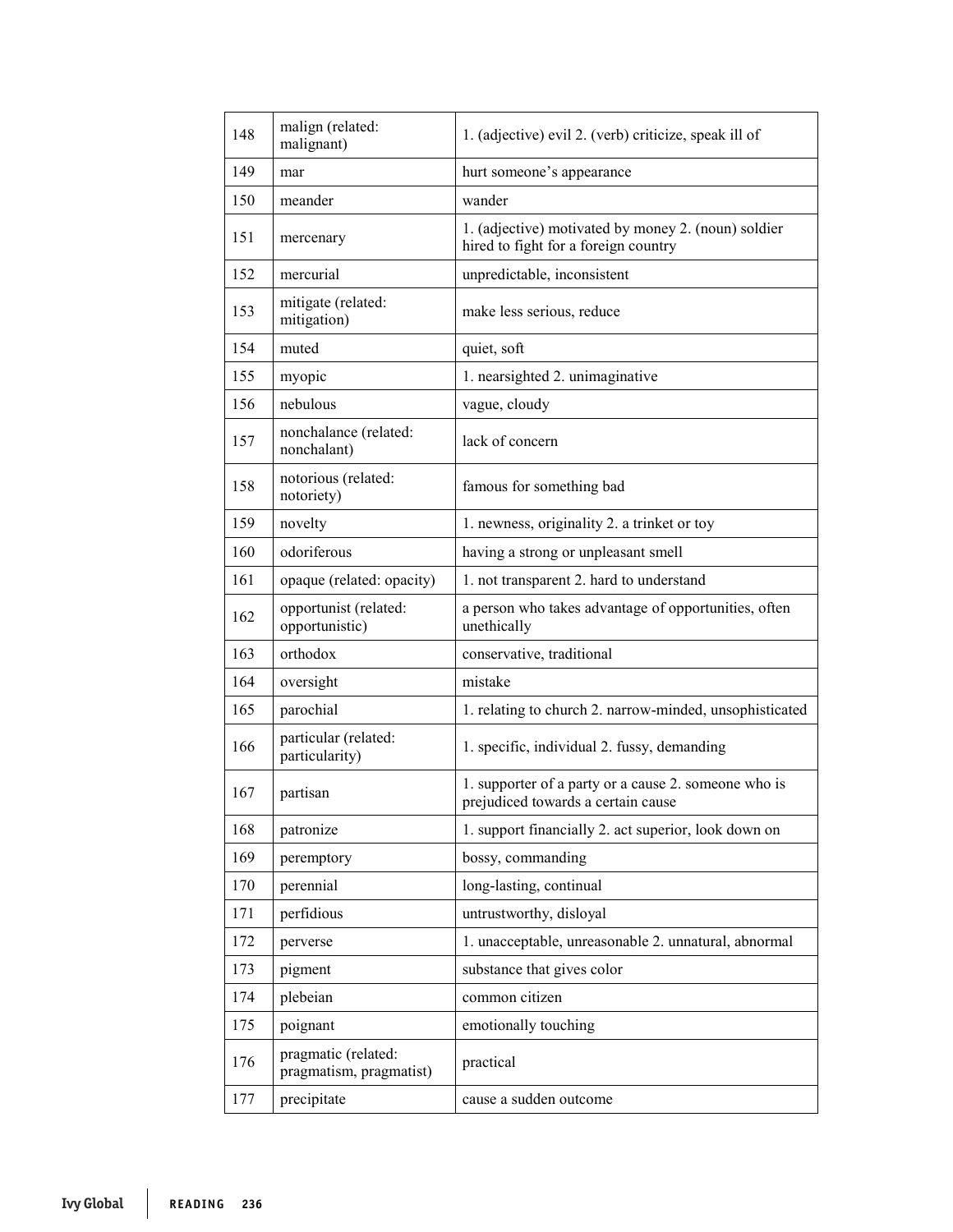| 178 | precocious                                      | having early development in maturity and intelligence                                                   |
|-----|-------------------------------------------------|---------------------------------------------------------------------------------------------------------|
| 179 | prescribe                                       | 1. recommend, advise 2. command                                                                         |
| 180 | presumption                                     | 1. assumption, guess 2. boldness, disrespect                                                            |
| 181 | pretense                                        | 1. make-believe, fake 2. false claim                                                                    |
| 182 | prevalent                                       | widespread                                                                                              |
| 183 | proclivity                                      | natural tendency                                                                                        |
| 184 | procure                                         | get or provide                                                                                          |
| 185 | profane                                         | 1. not sacred or religious 2. showing disrespect for<br>religion                                        |
| 186 | prohibitive (related:<br>prohibit, prohibition) | 1. forbidding or restricting 2. excessively high in price                                               |
| 187 | prolific                                        | 1. productive, creative, fertile 2. plentiful                                                           |
| 188 | prospective                                     | likely or expected to become                                                                            |
| 189 | quagmire                                        | 1. complex, difficult situation 2. bog or swamp                                                         |
| 190 | qualified                                       | 1. competent, able 2. limited                                                                           |
| 191 | quash                                           | 1. reject 2. put down, suppress                                                                         |
| 192 | radical                                         | extreme                                                                                                 |
| 193 | recourse                                        | the act of turning to someone or something for<br>assistance                                            |
| 194 | rectify (related: rectitude)                    | put right, correct                                                                                      |
| 195 | regressive                                      | backward-looking, becoming less advanced                                                                |
| 196 | rejuvenate                                      | make young again                                                                                        |
| 197 | remission                                       | reduction or decrease, particularly of a debt or medical<br>symptoms                                    |
| 198 | remote                                          | distant, far                                                                                            |
| 199 | renounce                                        | reject, abandon                                                                                         |
| 200 | repudiate                                       | reject entirely, deny                                                                                   |
| 201 | repugnant                                       | offensive, disgusting                                                                                   |
| 202 | resign (related:<br>resignation, resigned)      | 1. give in, surrender 2. step down from a position                                                      |
| 203 | rhetoric (related:<br>rhetorical, rhetorician)  | persuasive speech or writing                                                                            |
| 204 | rudimentary                                     | 1. basic 2. undeveloped, incomplete                                                                     |
| 205 | sanction                                        | 1. (noun) penalty for disobeying a law 2. (verb) punish,<br>impose a penalty 3. (verb) formally approve |
| 206 | sanguine                                        | cheerfully confident, optimistic                                                                        |
| 207 | satire (related: satirical,<br>satirize)        | sarcastic imitation                                                                                     |
|     |                                                 |                                                                                                         |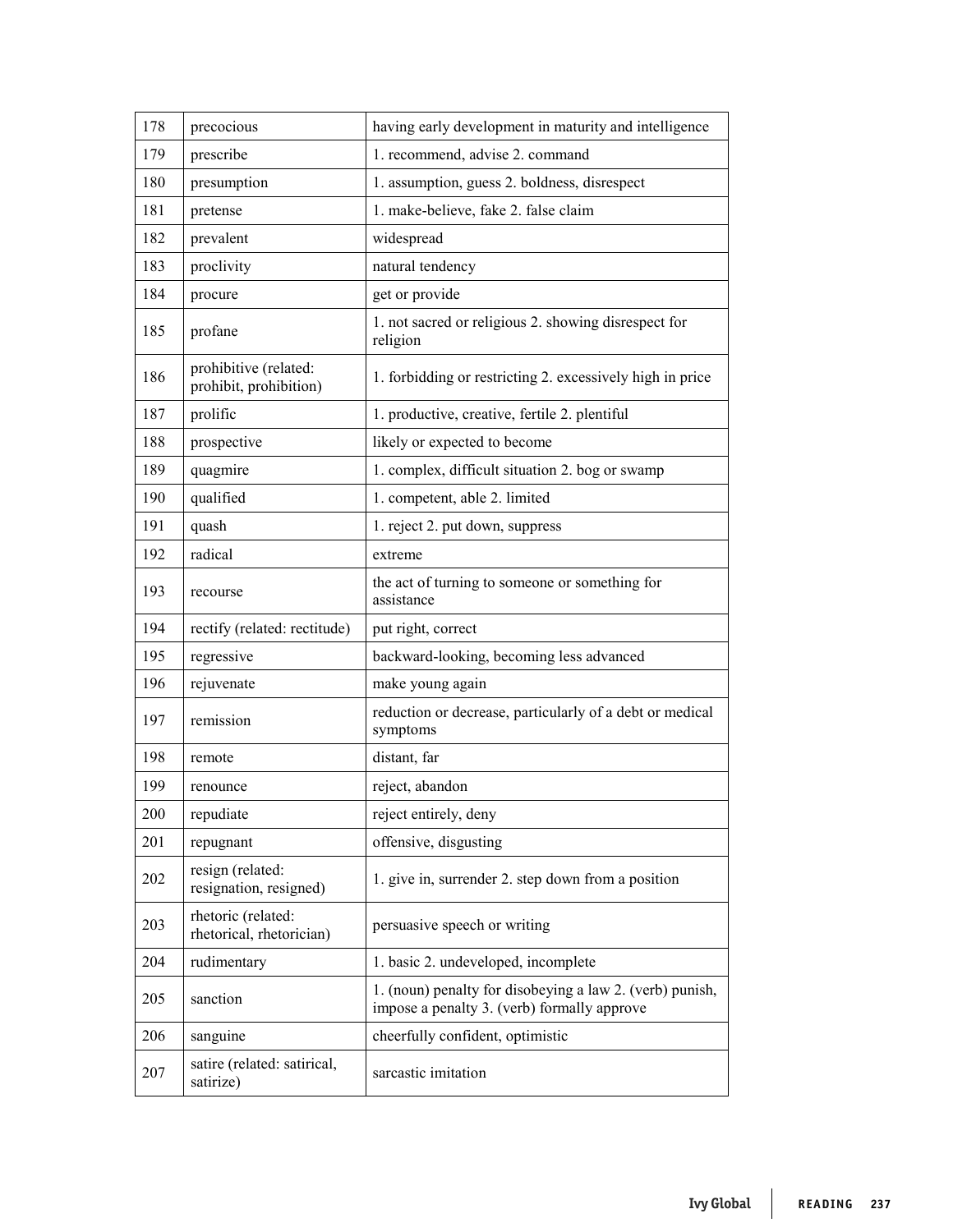| 208 | saturate                                | soak, make completely full                                                                                                                   |
|-----|-----------------------------------------|----------------------------------------------------------------------------------------------------------------------------------------------|
| 209 | scintillating                           | lively, effervescent                                                                                                                         |
| 210 | scope                                   | 1. range 2. opportunity, possibility                                                                                                         |
| 211 | sensational                             | amazing, shocking, scandalous                                                                                                                |
| 212 | servile                                 | submissive, overly willing to please                                                                                                         |
| 213 | shopworn                                | worn out, trite                                                                                                                              |
| 214 | simile                                  | comparison                                                                                                                                   |
| 215 | solicitous (related:<br>solicitousness) | expressing care or concern, often too much                                                                                                   |
| 216 | sparse                                  | lacking, rare                                                                                                                                |
| 217 | spate                                   | outbreak of similar events happening one after another                                                                                       |
| 218 | spurn                                   | reject, turn down                                                                                                                            |
| 219 | stagnant (related:<br>stagnation)       | not moving                                                                                                                                   |
| 220 | stark (related: starkness)              | harsh, plain                                                                                                                                 |
| 221 | staunch                                 | strong, loyal                                                                                                                                |
| 222 | stock (adjective)                       | standard, usual, automatic                                                                                                                   |
| 223 | strain                                  | 1. (verb) stress, force, make an excessive effort 2.<br>(noun) excessive stress, effort, or force 3. (verb)<br>separate solids from a liquid |
| 224 | stupefy                                 | amaze                                                                                                                                        |
| 225 | subjugate                               | conquer, dominate, control                                                                                                                   |
| 226 | subordinate                             | lower in rank, inferior                                                                                                                      |
| 227 | subservient                             | 1. obedient, yielding 2. less important                                                                                                      |
| 228 | subtle                                  | not obvious                                                                                                                                  |
| 229 | supine                                  | 1. lying on one's back 2. not resisting                                                                                                      |
| 230 | susceptible                             | easily influenced or affected                                                                                                                |
| 231 | sustain                                 | 1. strengthen, support 2. maintain, carry on 3.<br>experience, suffer                                                                        |
| 232 | synthesis                               | combination of elements or ideas                                                                                                             |
| 233 | tangent (related:<br>tangential)        | 1. different or irrelevant line of thought 2. a line that<br>touches a curve at a point (in math)                                            |
| 234 | tempestuous                             | stormy                                                                                                                                       |
| 235 | tenacious (related:<br>tenacity)        | stubborn, determined                                                                                                                         |
| 236 | thrive                                  | grow, develop, prosper                                                                                                                       |
| 237 | transcend                               | go beyond, rise above                                                                                                                        |
| 238 | trite                                   | unoriginal, common                                                                                                                           |